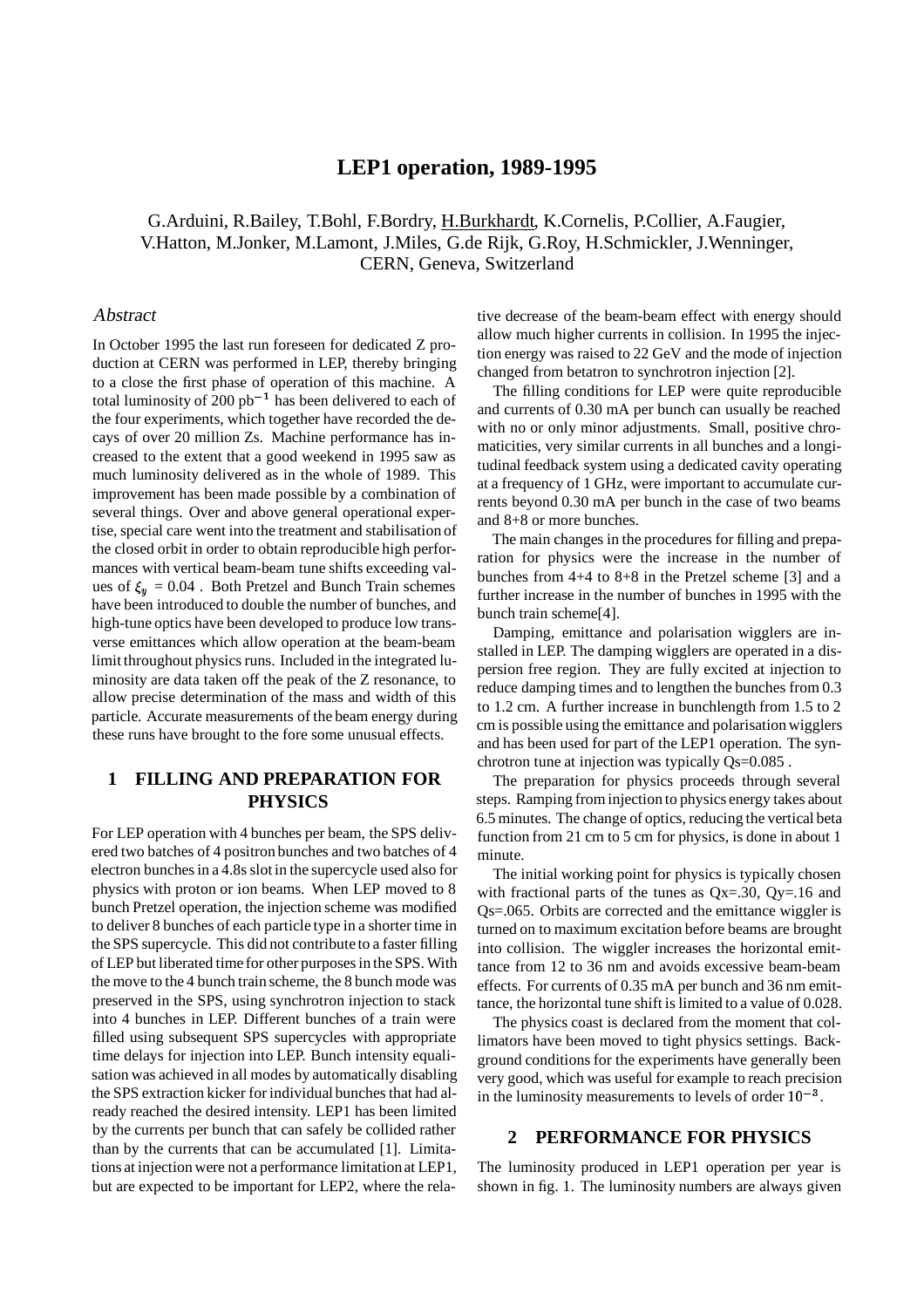|                                                                                  | 1990      |      | 1991        |      | 1992      |      | 1993    |      | 1994    |      | 1995      |      |  |
|----------------------------------------------------------------------------------|-----------|------|-------------|------|-----------|------|---------|------|---------|------|-----------|------|--|
| Hours scheduled for physics                                                      | 2504      |      | 2762        |      | 3439      |      | 2943    |      | 3175    |      | 3070      |      |  |
| Hours scheduled for M.D.                                                         | 689       |      | 997         |      | 935       |      | 709     |      | 867     |      | 685       |      |  |
| Hours of beam in physics                                                         | 1048      |      | 1242        |      | 1742      |      | 1619    |      | 1871    |      | 1414      |      |  |
| Efficiency                                                                       | 43 %      |      | 45 %        |      | 51 %      |      | 55 %    |      | 59 %    |      | 46 %      |      |  |
| Integrated luminosity, $pb^{-1}$                                                 | 7.6       |      | 17.3        |      | 28.6      |      | 40      |      | 64.4    |      | 46.1      |      |  |
| $\beta_r^*$ , m                                                                  | 1.25      |      | 1.25        |      | 1.25      |      | 2.5     |      | 2.0     |      | 2.5       |      |  |
| $\beta_u^*$ , cm                                                                 | 7, 5, 4.3 |      | 7.5, 5, 4.3 |      | 7, 5      |      | 5       |      | 5       |      | 5         |      |  |
| Total number of phys. fills                                                      | 143       |      | 154         |      |           | 199  |         | 168  |         | 197  |           | 194  |  |
| Percentage of fills lost                                                         | 33%       |      | 36%         |      | 36%       |      | 37%     |      | 23%     |      | 37%       |      |  |
| <b>Horizontal Tune</b>                                                           | 71.3      |      | 70.3        |      | 94.3      |      | 90.3    |      | 90.3    |      | 90.3      |      |  |
| <b>Vertical Tune</b>                                                             | 77.2      |      | 76.2        |      | 100.2     |      | 76.16   |      | 76.16   |      | 76.16     |      |  |
| Number of Bunches                                                                | $4 + 4$   |      | $4 + 4$     |      | $4+4,8+8$ |      | $8 + 8$ |      | $8 + 8$ |      | $12 + 12$ |      |  |
|                                                                                  | peak      | avg. | peak        | avg. | peak      | avg. | peak    | avg. | peak    | avg. | peak      | avg. |  |
| Total cur. at inj., mA                                                           | 4.2       | 3.1  | 4.3         | 3.5  | 5.7       | 4.7  | 5.8     | 4.8  | 6.4     | 5.2  | 8.6       | 5.1  |  |
| Cur. in coll. at 45 GeV, mA                                                      | 3.6       | 2.5  | 3.7         | 2.8  | 5.        | 4.2  | 5.5     | 4.4  | 5.5     | 4.8  | 8.2       | 4.5  |  |
| Vert.B.B. tune shift $\xi_u$                                                     | .025      | .017 | .032        | .02  | .037      | .025 | .037    | .027 | .045    | .034 | .030      | .023 |  |
| Luminosity, $10^{30}$ cm <sup><math>-2</math></sup> s <sup><math>-1</math></sup> |           |      |             |      | 10.9      |      | 15.9    |      | 20.5    |      | 20.4      |      |  |
| Turn around time, hours: min                                                     | 1:20      | 6:57 | 1:20        | 3:07 | 0:50      | 2:12 | 0:54    | 2:26 |         | 2:28 |           | 2:17 |  |
| Coast duration, hours:min                                                        | 22:35     | 7:30 | 27:00       | 8:00 | 26:30     | 8:35 |         | 9:40 |         | 9:30 |           | 9:30 |  |

Table 1: Comparison of LEP parameters and performance from 1990 to 1995

per experiment. The running of 1995 was devoted in parts



Figure 1: Integrated luminosity per year at Z-energies. Part of 1995 was already at higher energies, with another 6.4  $pb^{-1}$  of luminosity produced.

to the running in of new superconducting cavities and to a first production at higher energies. A detailed comparison of LEP parameters and performance from 1990 to 1995 is given in table 1. For 1995, performance in terms of vertical beam-beam tune shift and peak luminosity is given for the running at LEP1 energies only. The efficiency is calculated from the time in physics (collisions, experiments taking data) compared to the total time including the time needed to prepare physics with accumulation, ramping, squeezing and downtime without beam. In 1993 and 1995, significant time was spent for energy calibration and the efficiencies would increase by about 5 % if this would be counted as time in physics.

We now comment some main changes that took place through the various years of LEP1 operation.

1989: The first running periods were relatively short and

luminosities typically  $2 \cdot 10^{30}$ cm<sup>-2</sup>s<sup>-1</sup>. The 1.7  $pb^{-1}$  delivered at beam energies between 44 and 47.5 GeV were however sufficient to give a first rich physics output including the determination of the number of neutrinos and the measurement of the Z-mass to about 50 MeV. A major concern was betatron coupling, introduced by a thin, magnetized nickel layer between the vacuum chamber and radiation shield.

1990: The 71/77 optics was introduced for lower coupling but turned out to be not so good for beam-beam. Some runs were already with  $\beta_n^*$  values below the design value of 7 cm.

1991: The 70/76 optics gave slightly higher beam-beam tune shifts. Energy calibration using resonant depolarization allowed a very precise energy determination.

1992: The phase advance was increased in both planes from 60 to 90 . This resulted in a decrease of the horizontal natural emittance from about 35 nm down to 12 nm. The emittance wigglers were used to increase the horizontal emittance if necessary. It became easy to operate LEP with constant beam-beam limit throughout fills lasting 10 hours in physics. Beam-beam tune shifts increased. In the last weeks of 4+4 operation, bunch currents of 400  $\mu$ A were safely collided and the vertical beam-beam tune shift exceeded regularly values of 0.03. Pretzel operation with 8+8 bunches was commissioned and quickly reached similar performance as the best 4+4 operation. The comparison of final 4+4 and first 8+8 running showed that both currents per bunch and beam-beam tune shift had decreased by about  $\sqrt{2}$  in Pretzel operation.

1993: LEP had been realigned and the optics was changed in the vertical plane to  $60^{\circ}$  to allow better orbit measurement and correction. Another precise energy scan